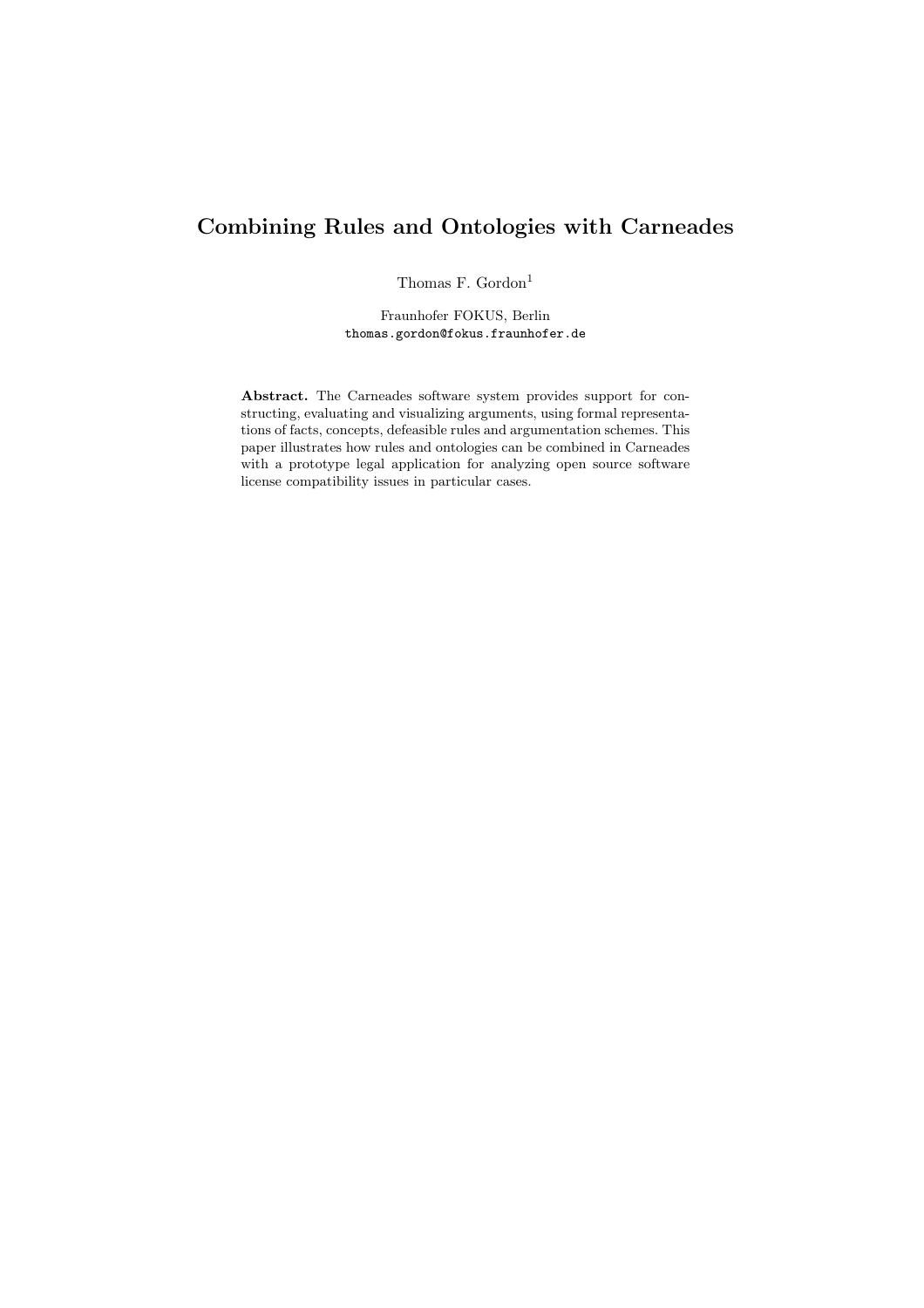# Introduction

This paper illustrates how rules and ontologies can be used in combination in the Carneades argumentation system [14] with examples from a prototype legal application for analyzing open source license compatibility issues [15]. As Bing [3], Fiedler [7], McCarty [17] and many others have noted, legal argumentation is not primarily deductive, but rather a modeling process of shaping an understanding of the facts, based on evidence, and an interpretation of the legal sources, to construct a theory for some legal conclusion [3]. The parties in a legal dispute construct competing theories and argue about their relative merits. Carneades is designed to support all the steps in this process of theory construction, argumentation and evaluation.<sup>1</sup>

The Carneades software system is based on a well-founded formal model of structured argumentation with support for proof burdens and standards [9,10], now called Carneades Argument Evaluation Structures (CAES). It has been formally proven that the Carneades model of argument is a specialization of both Prakken's ASPIC+ model of structured argumentation [8] and Brewka's Abstract Dialectical Frameworks [5] and thus an instantiation of Dung's Abstract Argumentation Framework [4,8]. Carneades has also been shown by Governatori to be closely related to Defeasible Logic [16]. A formal model of abduction in Carneades argument evaluation structures has been developed [2], which is useful for identifying relevant issues and computing minimal sets of statements, called positions, which, if proven, would make some goal statement acceptable (in) or not acceptable (out) in a stage of a dialogue.

Building on this formal foundation, the Carneades software provides a number of tools for interactively constructing, evaluating and visualizing arguments, as well as computing positions. Arguments are constructed using formalizations of facts, concepts, defeasible rules and argumentation schemes [11,12]. Facts and concepts are represented using the Web Ontology Language (OWL), an XML schema for description logic [1], a subset of first-order logic and thus with a monotonic (strict) entailment relation. Legal rules and argumentation schemes [18] are both modeled as defeasible inference rules, represented in the Legal Knowledge Interchange Format (LKIF) [6]. The rules of alternative, competing theories of the law can be included in a single model.

A combination of forwards and backwards reasoning is used to construct arguments: a description logic reasoner constructs the deductive closure of the concepts and facts in a forwards manner; the Carneades rules engine uses backwards reasoning to apply the defeasible inference rules in a goal-directed and stratified way to the deductive closure of the description logic theory of facts and concepts. The LKIF rule language has been extended to provide a way to declare the domain of variables using predicates defined in OWL, similar to the way variables are typed in programming languages. These domain declarations provide important control information that enables the rule engine to iterate over instances of the domains to more efficiently instantiate the rules.

<sup>1</sup> http://carneades.github.com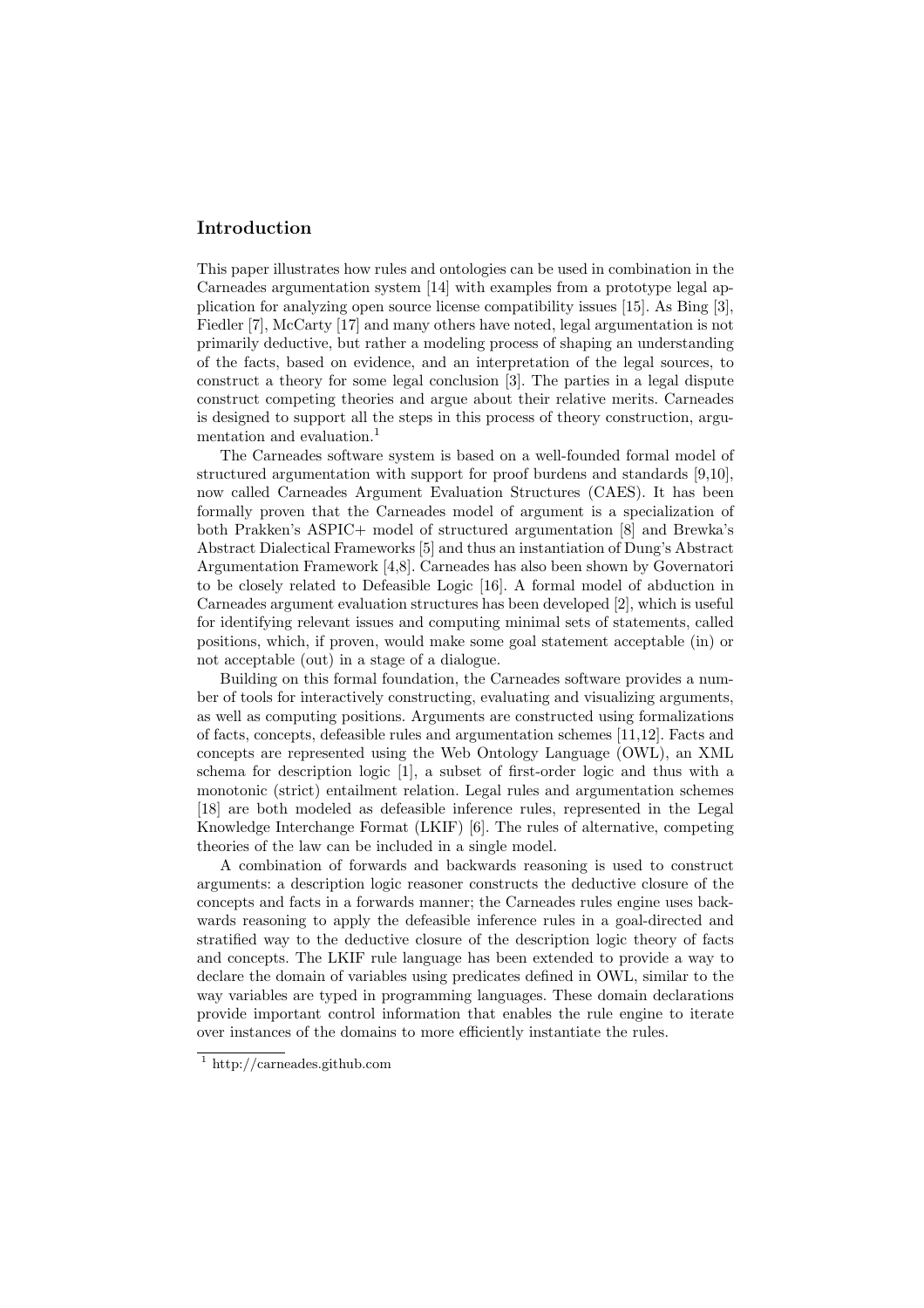In addition to the arguments constructed automatically from a knowledgebase of facts, concepts and rules, arguments can manually entered into the system by the user. These arguments can be completely ad hoc or instantiations of argumentation schemes. The Carneades system currently includes a library of about 20 of Walton's most important argumentation schemes along with a software assistant which steps the user through the process of selecting and instantiating schemes.

As the arguments are constructed and edited, they are visualized in an argument map [13]. The graphical user interface, called the Carneades Editor, supports argument evaluation by providing tools to accept and reject statements, assign proof standards and weigh arguments. After every modification, the underlying computational model of argument is used to update and visualize the acceptability status of statements in the map. The differential legal effects of competing theories can be analyzed by assuming their rules to be valid and then checking how this effects the acceptability of issues of interest in the argument map. Moreover Carneades provides a *find positions* assistant which can be used to abduce theories with desired legal effects.

The rest of this paper show how ontologies and rules can be used in combination in Carneades with examples from the prototype legal application for analyzing open source license compatibility issues. We start with examples from a simple OWL ontology for describing software licenses and use and derivation relationships between works of software. Next we show how to use the ontology to model the facts of a case. We then show how to model some rules of copyright law in LKIF, focusing on the issue of whether linking to a software library produces a derivative work.

## Concepts and Facts

Carneades uses the Web Ontology Language (OWL), a World Wide Web standard XML schema for representing and interchanging description logic knowledge bases. These knowledge bases have two parts, for concepts (TBox) and facts (ABox). The top-level concepts, called *classes* in OWL, for our application are CopyrightLicense, CopyrightLicenseTemplate, LegalEntity, LicenseTerm and Work. The Work class is for all works protectable by copyright. There is a SoftwareEntity subclass of Work, intended to cover all kinds of software artifacts.

The main property of software entities of interest for license compatibility issues is the isDerivedFrom property, expressing that one entity has been derived from another. The ontology includes properties for representing various ways that software can use other software, such compiledBy and linksTo.

The software ontology was used to model an example software project, roughly based on the current version of the Carneades system.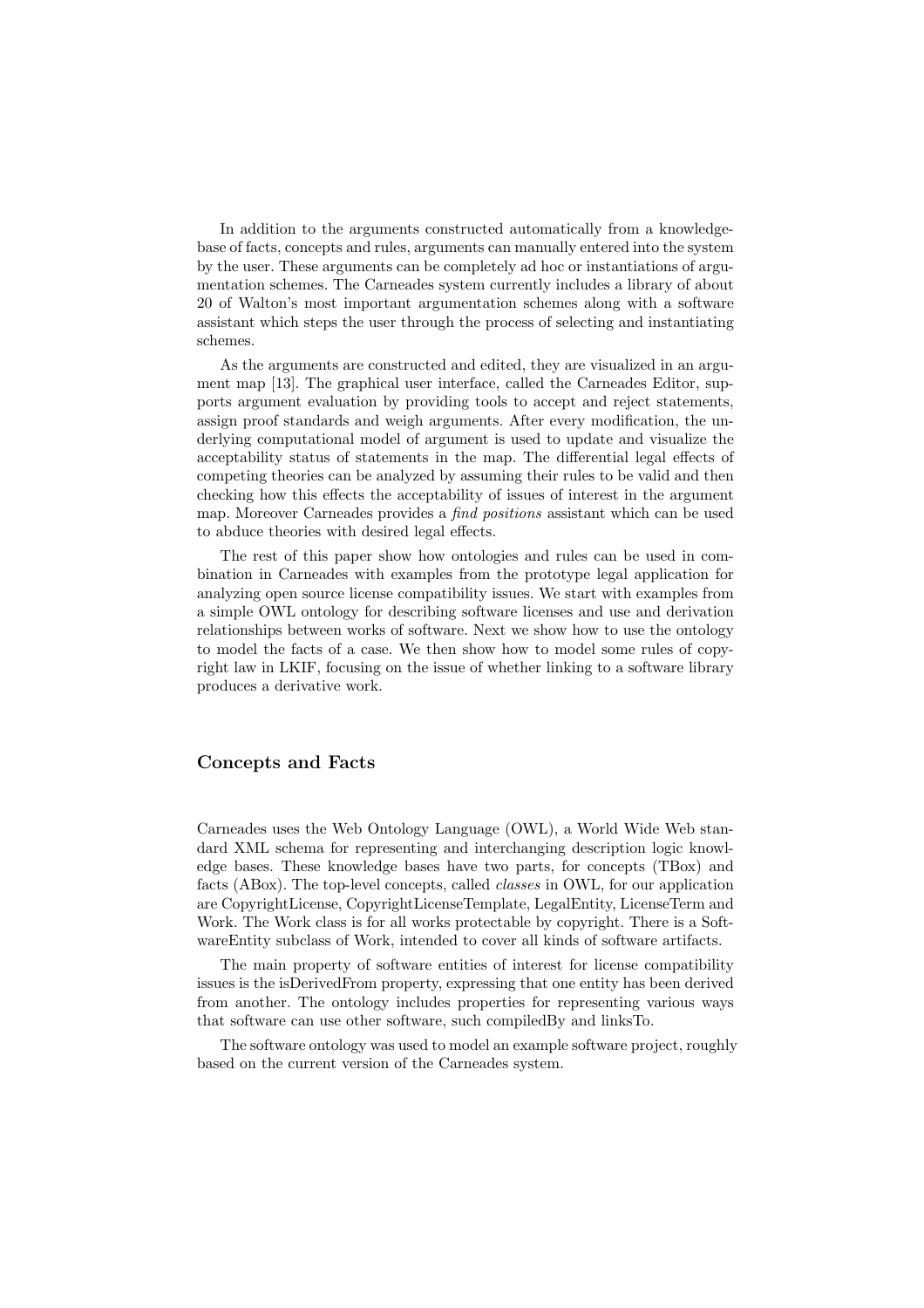# Rules

Description logic (DL) is semantically a decidable subset of first-order logic. This means that the inferences of description logic reasoners are *strict*: if the axioms of a DL knowledge base are true in some domain, then all of the inferences made by a (correctly implemented) DL reasoner are necessarily also true, without exception. While DL is very powerful and useful, monotonic logics are not sufficient for modeling legal rules, such as the rules of copyright law, in a maintainable and verifiable way, isomorphic with the structure of legislation and regulations. Legislation is typically organized as general rules subject to exceptions. Arguments made by applying legal rules are *defeasible*. Their conclusions can be defeated with better counterarguments. Various legal rules may conflict with each other. Theses conflicts are resolved using legal principals about priority relationships between rules, such as the principal of *lex superior*, which gives rules from a higher authority, such as federal law, priority over rules from a lower authority, such as state law. These properties of legal rules are well known in AI and Law and have been studied extensively. References are omitted for lack of space.

Thus we model legal rules using a defeasible rule language which has been developed especially for this purpose, as part of the Legal Knowledge Interchange Format (LKIF), and use description logic (OWL more specifically) for more limited purposes: 1) to declare the language of unary and binary predicate symbols and 2) to make assertions about these predicates, using DL axioms, which are judged to be universally true and beyond dispute in the domain.

Here we illustrate the LKIF rule language by modeling two interpretations of the concept of a derivative work in copyright law. We begin with the general rule that the copyright owner of software may license the software using any license template he chooses.

```
<rule id="DefaultLicenseRule">
     <head>
          <s pred="&oss;mayUseLicenseTemplate">
               <v>SE</v> may be licensed using
               the \langle v \rangle T \langle v \rangle template
          \langle/e>
     </head>
</rule>
```
Since LKIF is an XML schema, rules are represented in XML. This particular rule has a head (conclusion) but no body (conditions). Even though the rule has no conditions, inferences made using this rule are not necessarily or universally true, but remain defeasible. We will make use of this feature to express exceptions to this general rule below.

The rule has been assigned an identifier, DefaultLicenseRule, which may be used to formulate statements about the rule. That is, rules are reified and may be reasoned about just like other objects.

The predicate symbol of the statement (proposition) in the head of the rule is specified using the *pred* attribute. Its value can be the name of a class or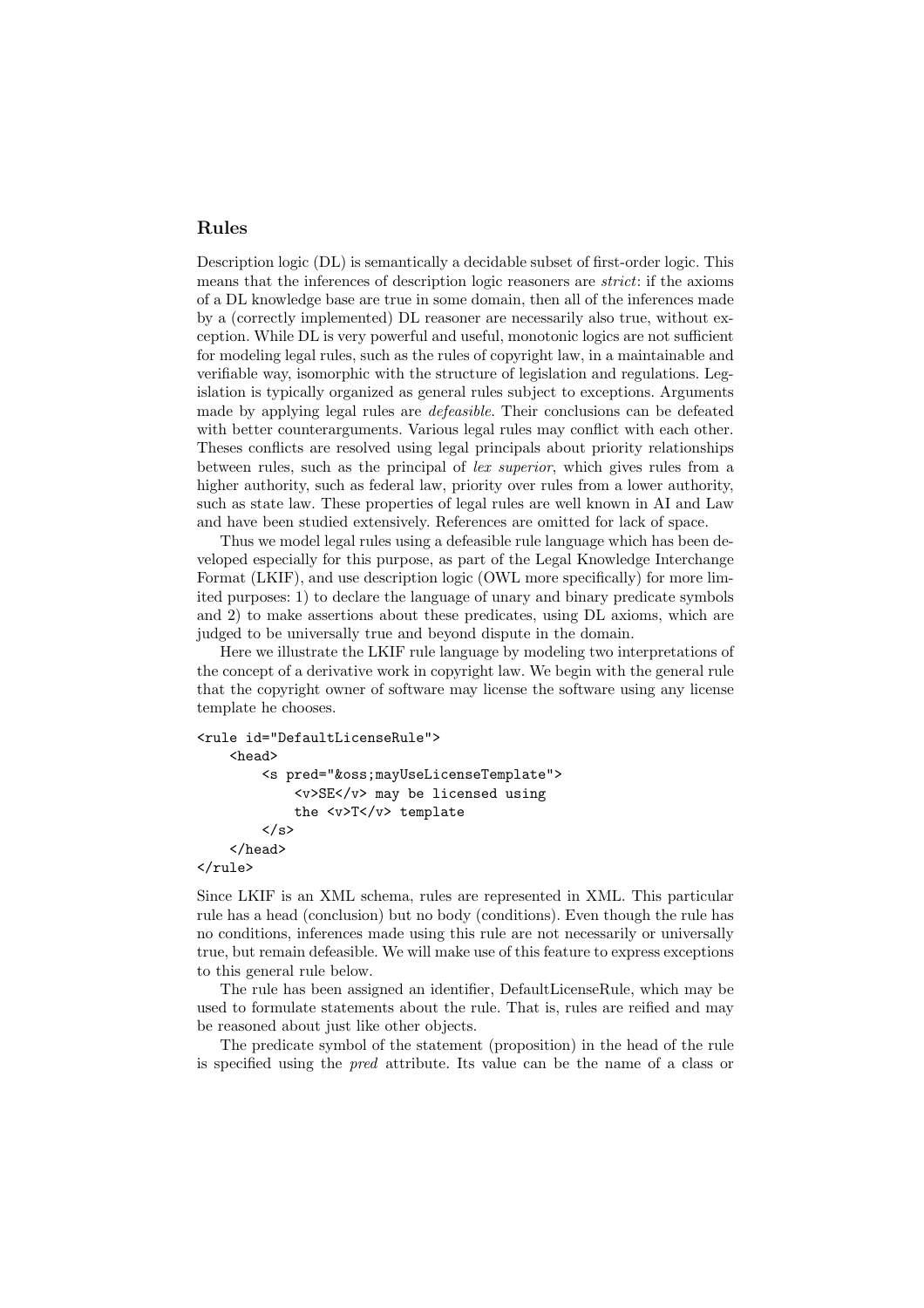property in a OWL ontology, as in this example. The ? entity reference refers to the ontology, using its URI.

Declaring predicate symbols in ontologies makes it possible to divide up the model of a complex domain theory into modules, with a separate LKIF file for each module. OWL provides a way to import the classes and properties of other OWL files, recursively. Similarly, LKIF provides a way to import both LKIF and OWL files. OWL makes it easy to manage predicate symbols across the boundaries of modules and to make sure that symbols in different modules refer to the same class or property when this is desired.

The XML syntax for rules in LKIF is rather verbose and not especially readable. Fortunately, it is easy to write programs for converting XML into more readable formats. Moreover, XML structure editors exist which use style sheets to enable authors to edit XML documents directly in a more readable form. Using this feature, the above rule can be displayed in the editor as follows:

#### rule DefaultLicenseRule head SE may be licensed using the T template

We will use this more readable format for displaying LKIF rules in the remainder of this article. Next let us formulate an exception to the general rule that any license template may be used for reciprocal licenses:

```
rule ReciprocityRule
   head
       not: SE1 may be licensed using the T1 template
   domains
        SE1 uses SE2
        SE2 has license L
   body
       L is reciprocal
        SE1 is derived from SE2
        unless exists T2 : L is an instance of template T2
            such that T1 is compatible with T2
```
This reciprocity rule states that a software entity, SE1, may not be licensed using a license template, T1, if the software is derived from another software entity, SE2, licensed using a reciprocal license, L, unless L is an instance of a template license, T2, which is compatible with T1. The use of domains in this rule provides control information to make use of forward chaining in the description logic reasoner, as discussed in the introduction. Notice that the conclusion of the rule is negated and that the last condition of the rule expresses a further exception, using an *unless* operator.

These two rules illustrate two kinds of exceptions. In argumentation terms, arguments constructed using the ReciprocityRule *rebut* arguments constructed using the DefaultRule and arguments which make use of the explicit exception of the ReciprocityRule, by showing that the licenses are compatible, *undercut* the reciprocity argument.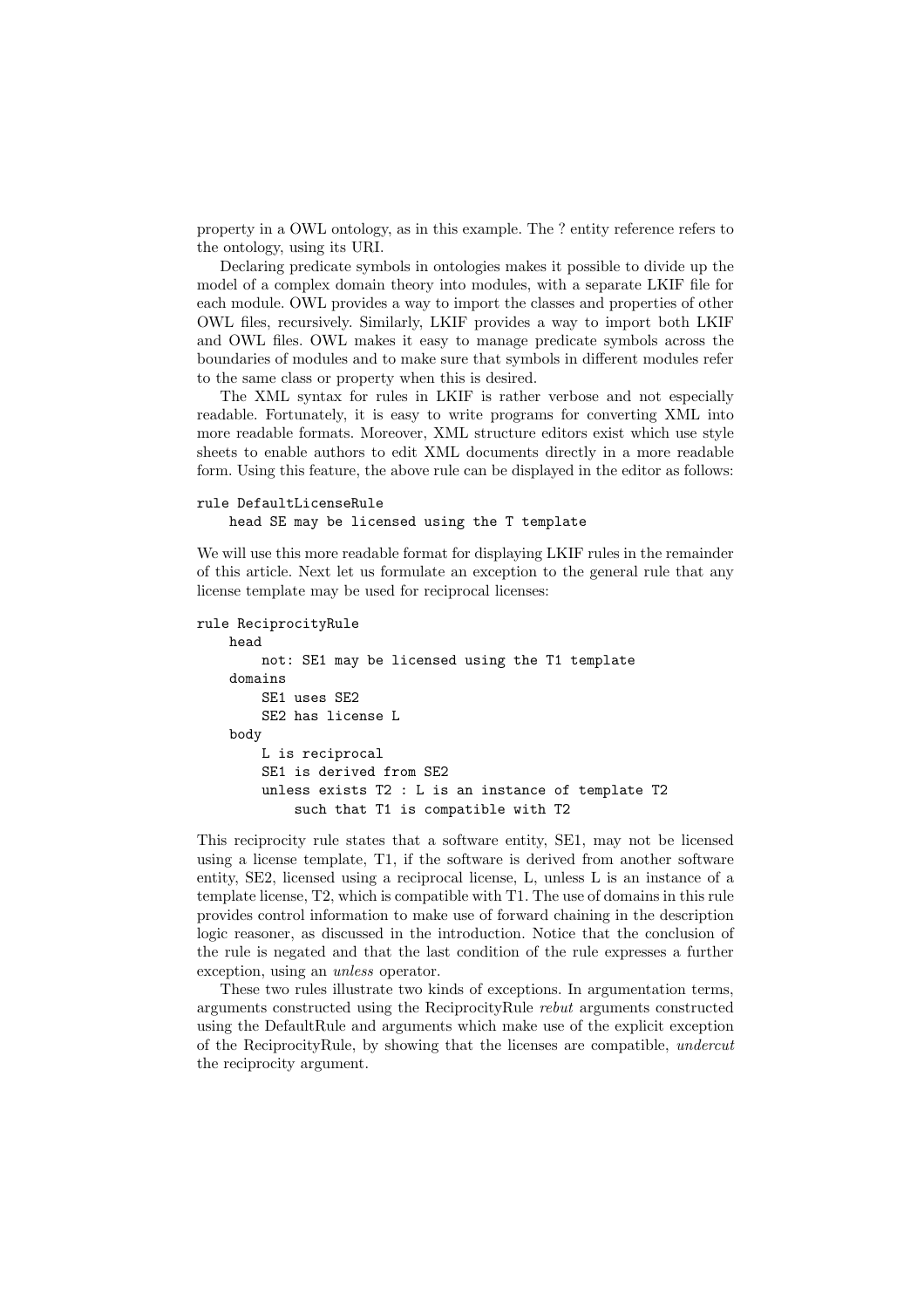Let us end this brief overview with rules modeling two conflicting views about whether or not linking creates a derivative work. According to the lawyers of the Free Software Foundation, linking does create a derivate work. Lawrence Rosen, a legal expert on open source licensing issues, takes the opposing point of view and argues that linking per se is not sufficient to create derivate works.

```
rule FSFTheoryOfLinking
    head
        SE1 is derived from SE2
    body
        SE2 is a software library
        SE1 is linked to SE2
        The FSF theory of linking is valid
rule RosenTheoryOfLinking
    head
        not: SE1 is derived from SE2
    body
        SE2 is a software library
        SE1 is linked to SE2
        The Rosen theory of linking is valid
```
The last condition of each of these rules requires that the interpretation of copyright law represented by the rule is legally valid. Making this condition explicit enables us to argue about which theory of linking is correct, to compare the effects of these two theories on particular cases, and to use abduction to derive positions about which theory to prefer.

## Conclusion

We have illustrated how ontologies and rules can be used together in the Carneades argumentation system with a prototype legal application for analyzing software licensing issues. To our knowledge, no other argumentation or rule-based system currently provides the combination of tools required for this application: 1) automatic argument construction from a knowledge base of strict and defeasible rules; 2) argument mapping; 3) argument evaluation; 4) interactive construction of arguments using argumentation schemes;  $5$ ) exploration of effects of alternative legal theories; and 6) computation of positions, using abduction. The source code of the application is freely available, as open source software.

The current user interface is a desktop application, written in Java using the Swing user interface library. Work is in progress on a web version of Carneades. The user interface of this web version is a Rich Internet Application (RIA) implemented using only World-Wide-Web Concortiums standards, in particular XML and Javascript (AJAX). Argument graphs in the web version are rendered using Scalable Vector Graphics (SVG), another W3C standard.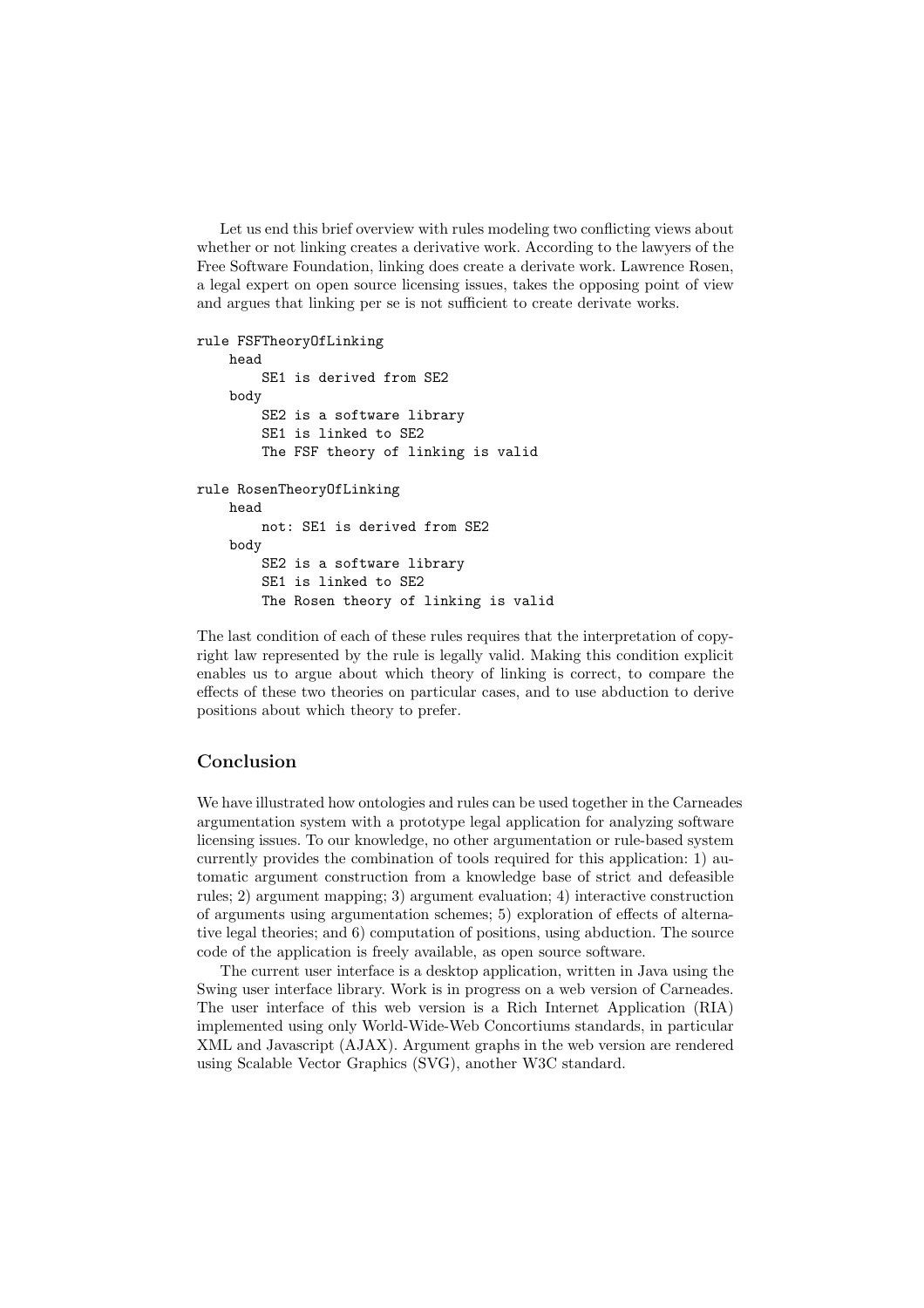# Acknowledgements

This work was partially funded by the European projects Qualipso (IST-FP6– 034763) and IMPACT (IST-FP7–247228). Earlier version of this paper were presented at the Jurix 2010 workshop on Modeling Legal Cases and Legal Rules and the Thirteenth International Conference on Artificial Intelligence and Law (ICAIL 2011).

## References

- 1. Baader, F., Calvanese, D., McGuinness, D., Nardi, D., and Patel-Schneider, P., eds. *The Description Logic Handbook — Theory, Implementation and Applications*. Cambridge University Press, 2003.
- 2. Ballnat, S. and Gordon, T.F. Goal Selection in Argumentation Processes — A Formal Model of Abduction in Argument Evaluation Structures. *Proceedings of the Third International Conference on Computational Models of Argument (COMMA)*, IOS Press (2010), 51–62.
- 3. Bing, J. Uncertainty, Decisions and Information Systems. In C. Ciampi, ed., *Artificial Intelligence and Legal Information Systems*. North-Holland, 1982.
- 4. Brewka, G., Dunne, P.E., and Woltran, S. Relating the Semantics of Abstract Dialectical Frameworks and Standard AFs. *Proceedings of the Twenty-Second International Joint Conference on Artificial Intelligence (IJCAI– 2011)*, (2011), in press.
- 5. Brewka, G. and Gordon, T.F. Carneades and Abstract Dialectical Frameworks: A Reconstruction. *Proceedings of the Third International Conference on Computational Models of Argument (COMMA)*, IOS Press (2010), 3–12.
- 6. ESTRELLA Project. The Legal Knowledge Interchange Format (LKIF). 2008.
- 7. Fiedler, H. Expert Systems as a Tool for Drafting Legal Decisions. In A.A. Martino and F.S. Natali, eds., *Logica, Informatica, Diritto*. Consiglio Nazionale delle Richere, Florence, 1985, 265–274.
- 8. Gijzel, B.V. and Prakken, H. Relating Carneades with abstract argumentation. Proceedings of the Twenty-Second International Joint Conference on Artificial Intelligence (IJCAI–2011), (2011), in press.
- 9. Gordon, T.F., Prakken, H., and Walton, D. The Carneades Model of Argument and Burden of Proof. *Artificial Intelligence 171*, 10–11 (2007), 875–896.
- 10. Gordon, T.F. and Walton, D. Proof Burdens and Standards. In I. Rahwan and G. Simari, eds., *Argumentation in Artificial Intelligence*. Springer-Verlag, Berlin, Germany, 2009, 239–260.
- 11. Gordon, T.F. and Walton, D. Legal Reasoning with Argumentation Schemes. *12th International Conference on Artificial Intelligence and Law (ICAIL 2009)*, ACM Press (2009), 137–146.
- 12. Gordon, T.F. Constructing Arguments with a Computational Model of an Argumentation Scheme for Legal Rules – Interpreting Legal Rules as Reasoning Policies. *Proceedings of the Eleventh International Conference on Artificial Intelligence and Law*, (2007), 117–121.